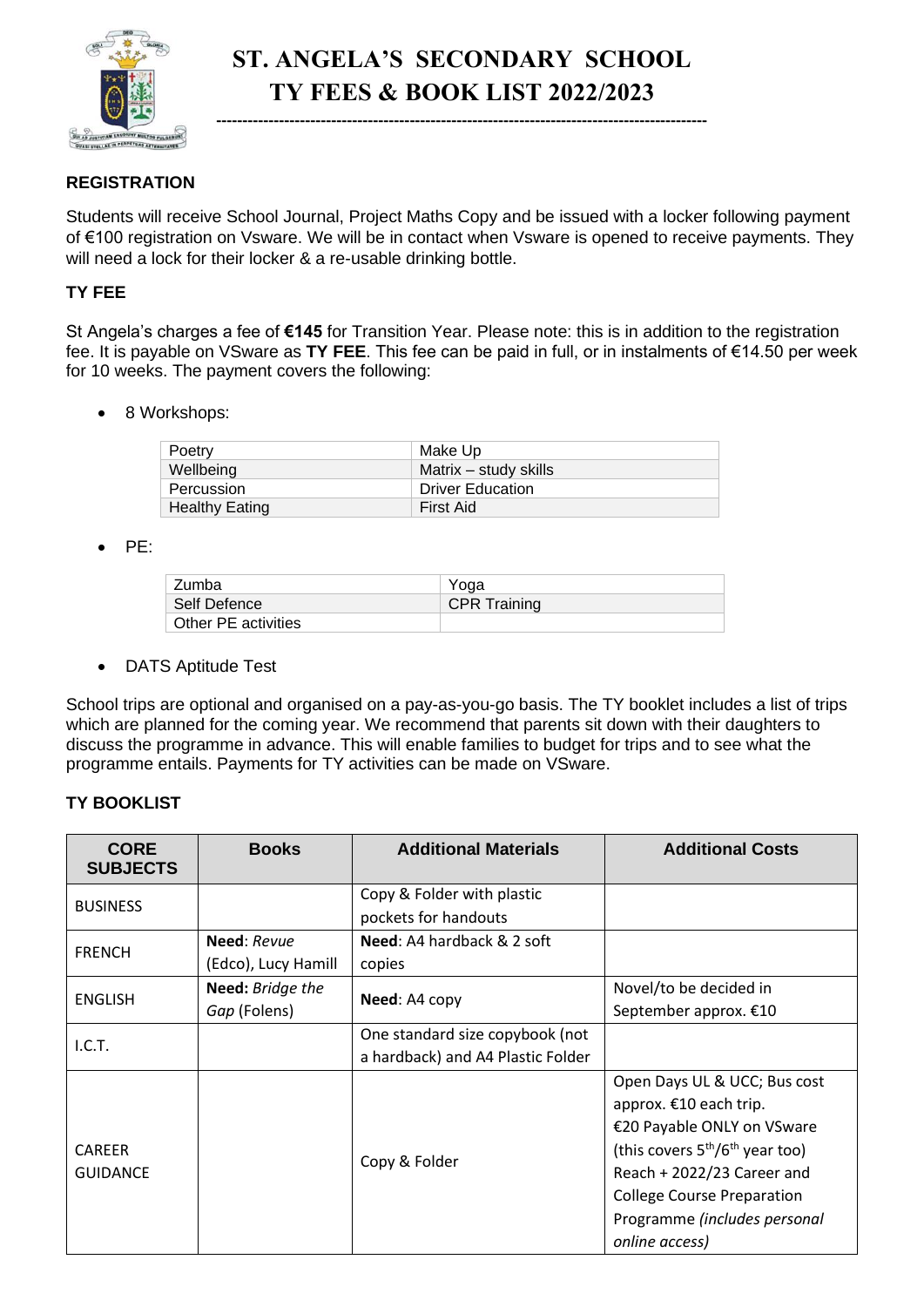|                                                                                            |                                                                                           |                                                                                                                                                                                                                                       | The code for each book is unique                              |
|--------------------------------------------------------------------------------------------|-------------------------------------------------------------------------------------------|---------------------------------------------------------------------------------------------------------------------------------------------------------------------------------------------------------------------------------------|---------------------------------------------------------------|
|                                                                                            |                                                                                           |                                                                                                                                                                                                                                       | and non-transferrable. You                                    |
|                                                                                            |                                                                                           |                                                                                                                                                                                                                                       | cannot use a second-hand book.                                |
| <b>GEOGRAPHY</b>                                                                           |                                                                                           | Need: Scrapbook (Portfolio) A3<br>size & copy                                                                                                                                                                                         |                                                               |
| <b>HISTORY</b>                                                                             |                                                                                           | A4 hardback                                                                                                                                                                                                                           | Allow €10 for photocopying as no<br>textbook                  |
| <b>IRISH</b>                                                                               | Need:<br>Bridge the Gap,<br>Gaeilge don<br>Idirbhliain', by<br>Hugh Gallagher<br>(Folens) | Need: A4 Scrapbook & 2 small<br>copies                                                                                                                                                                                                |                                                               |
| <b>MATHS</b>                                                                               |                                                                                           | Keep: Texts & Tests 2 from 3rd<br>Year (for both HL & OL), Casio<br>Scientific Calculator,<br>Mathematical Set and Log Tables<br>A4 Maths copies will be issued<br>upon Registration                                                  |                                                               |
| P.E.                                                                                       |                                                                                           | Plain navy tracksuit ends<br>available only from our school<br>suppliers (K-Sport), a red dry-fit<br>breathable polo shirt with St.<br>Angela's crest. School half-zip<br>recommended.<br>Suitable supportive white soled<br>runners. |                                                               |
| <b>RELIGION</b><br>(Non-exam)                                                              |                                                                                           | Hardback copy and Cardboard<br>folder for use in TY, 5 <sup>th</sup> & 6 <sup>th</sup> year                                                                                                                                           |                                                               |
| <b>OPTIONAL</b><br><b>SUBJECTS</b><br><b>Please check</b><br>your<br>daughter's<br>choices | <b>Books</b>                                                                              | <b>Additional Materials</b>                                                                                                                                                                                                           | <b>Additional Costs</b>                                       |
| <b>ACCOUNTING</b>                                                                          |                                                                                           | 1 Memorandum copy (not a<br>HARDBACK), 1-A4 plastic folder,<br>Calculator, 12" ruler                                                                                                                                                  |                                                               |
| ART / CRAFT<br><b>MODULE</b>                                                               |                                                                                           |                                                                                                                                                                                                                                       | €5 to be collected for art<br>materials used in the classroom |
| <b>ECONOMICS</b><br><b>MODULE</b>                                                          |                                                                                           | Copy & Folder with plastic<br>pockets for handouts                                                                                                                                                                                    |                                                               |
| <b>ENTERPRISE</b><br><b>MODULE</b>                                                         |                                                                                           | Copy & Folder with plastic<br>pockets for handouts                                                                                                                                                                                    | €5 - €10 for Capital                                          |
| <b>ECDL</b>                                                                                |                                                                                           | 1 Memorandum copy, 1-A4<br>plastic folder                                                                                                                                                                                             |                                                               |
| <b>COOKERY</b><br><b>MODULE</b>                                                            | Single theory class:<br>A4 Hardback and<br>A4 20 polypocket<br>display folder             | Need: Apron, 2 Tea towels, Small<br>hand towel, Large lunchbox for<br>Cookery, students will need to<br>purchase their own ingredients<br>each week                                                                                   |                                                               |